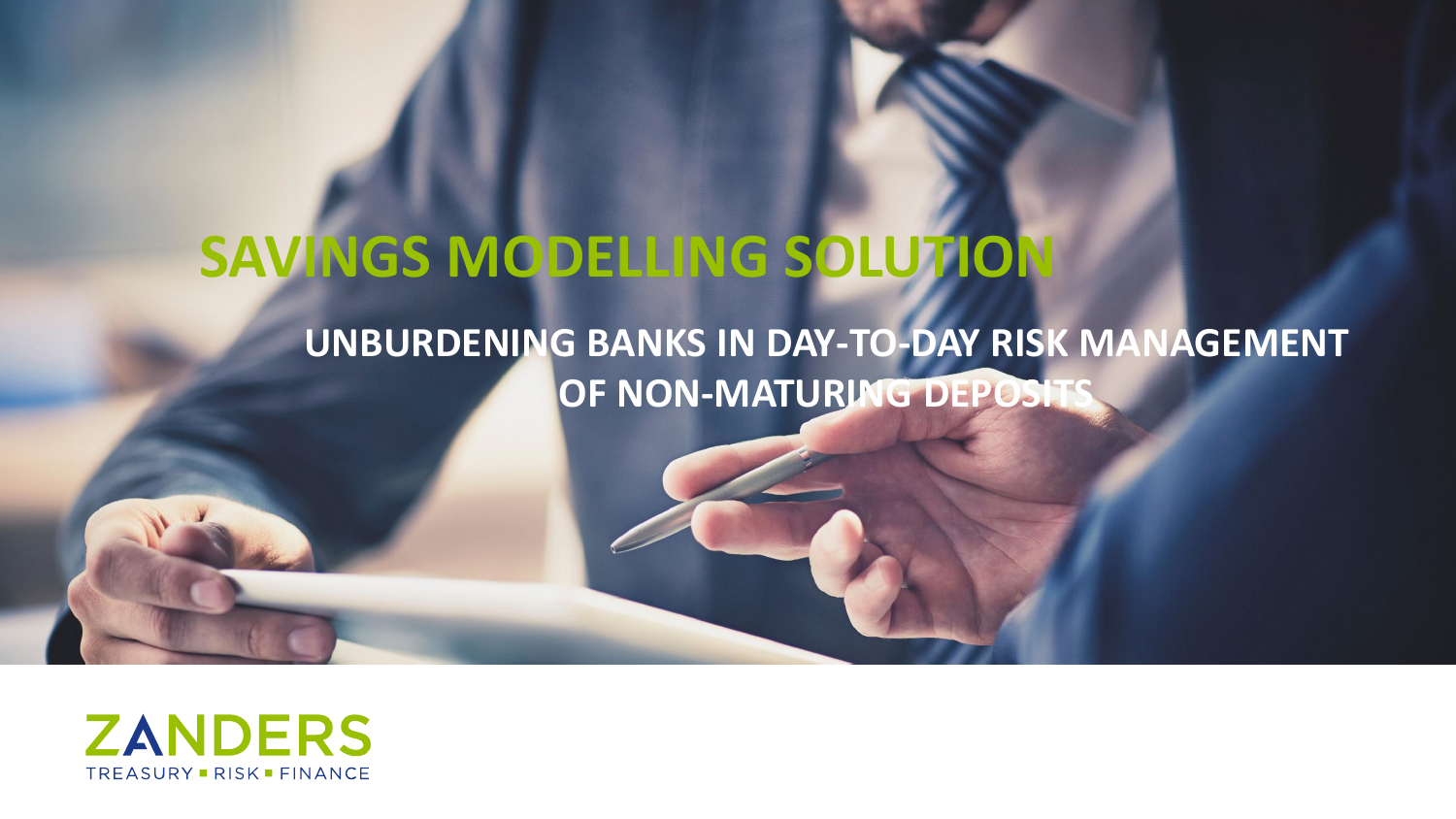# **Triggers for banks to evaluate their liability modelling**

**The recent interest rate increases, after a long period of mainly decreasing rates, and for several European markets even negative rates, bring forward new challenges for banks: At what point will client rates start tracking these rate increases and to what extent? What behaviour will occur within current accounts segments that actually behaved as savings accounts in recent years?**

- Behavioural interest rate risk modelling to accomplish regulatory compliance
- Internal (ALCO) and regulatory IRRBB monitoring and reporting
- Effective hedging of interest rate risk
- Stay up-to-date with market development

#### **Challenges retail banks face: The Savings Modelling Solution unburdens by:**

- $\checkmark$  Guidance to well-substantiated (best) market practice modelling that serves the bank's purpose and use
- $\checkmark$  Develop data-driven behavioural models that align with business line expert judgement
- $\checkmark$  Arrive at key risk metrics understood by stakeholders
- $\checkmark$  Construct replicating portfolios for monthly IR risk hedging
- $\checkmark$  Continuously update and refine models to market circumstances and evolvements

### **ZANDERS**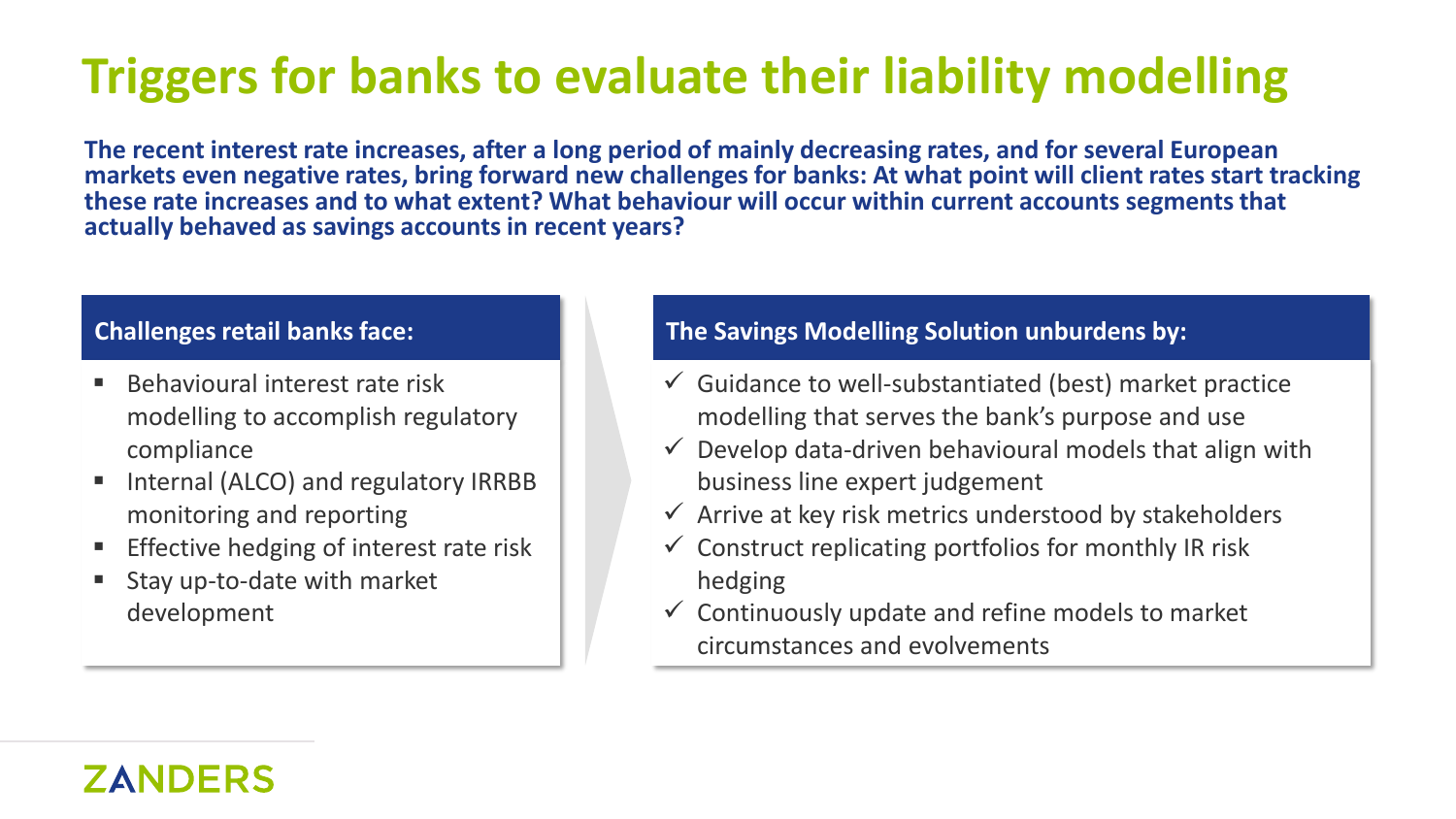### **Robust and compliant non-maturing deposits modelling for day-to-day risk management purposes**



5. Continuous improvement

**Periodically calibrate** the model. Include most recent (financial) market developments and regulatory demands.

#### 4. Day-to-day risk management

Use the model for internal and regulatory **reporting,** monthly interest rate risk **hedge,** behavioural risk **insights** and **stress testing.**

#### 3. Implement and align

 $20$ 



1. Design and choose a model

Use our **model design workshops** to determine model purpose & use and choose a best market practice model

#### 2. Develop your model



Gather business inputs and historical client rate, balance and market data and calibrate behavioural and replicating portfolio models with our **web-based tooling**.

Make sure model outcomes and key risk metrics (e.g., duration) are understood and supported by key stakeholders by using **our bespoke support**.

### **ZANDERS**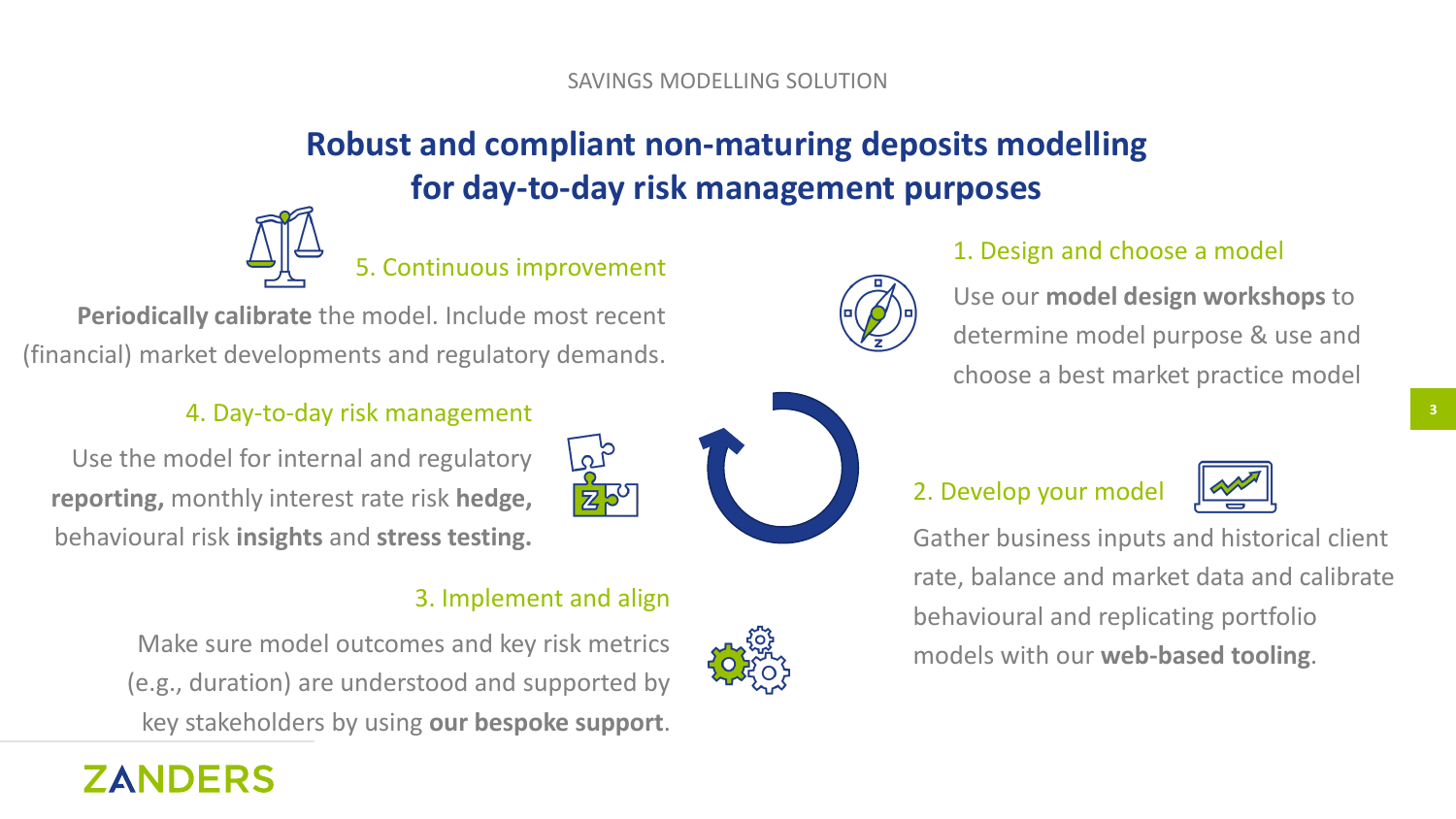# **The Savings Modelling Solution application**



The model structure reflects the risk vision of **management**

**ZANDERS** 

**Risk modellers** get the capabilities to set, analyse and compare different model assumptions, before settling on a final model

The results dashboard gives **management** an intuitive overview of the key risk metrics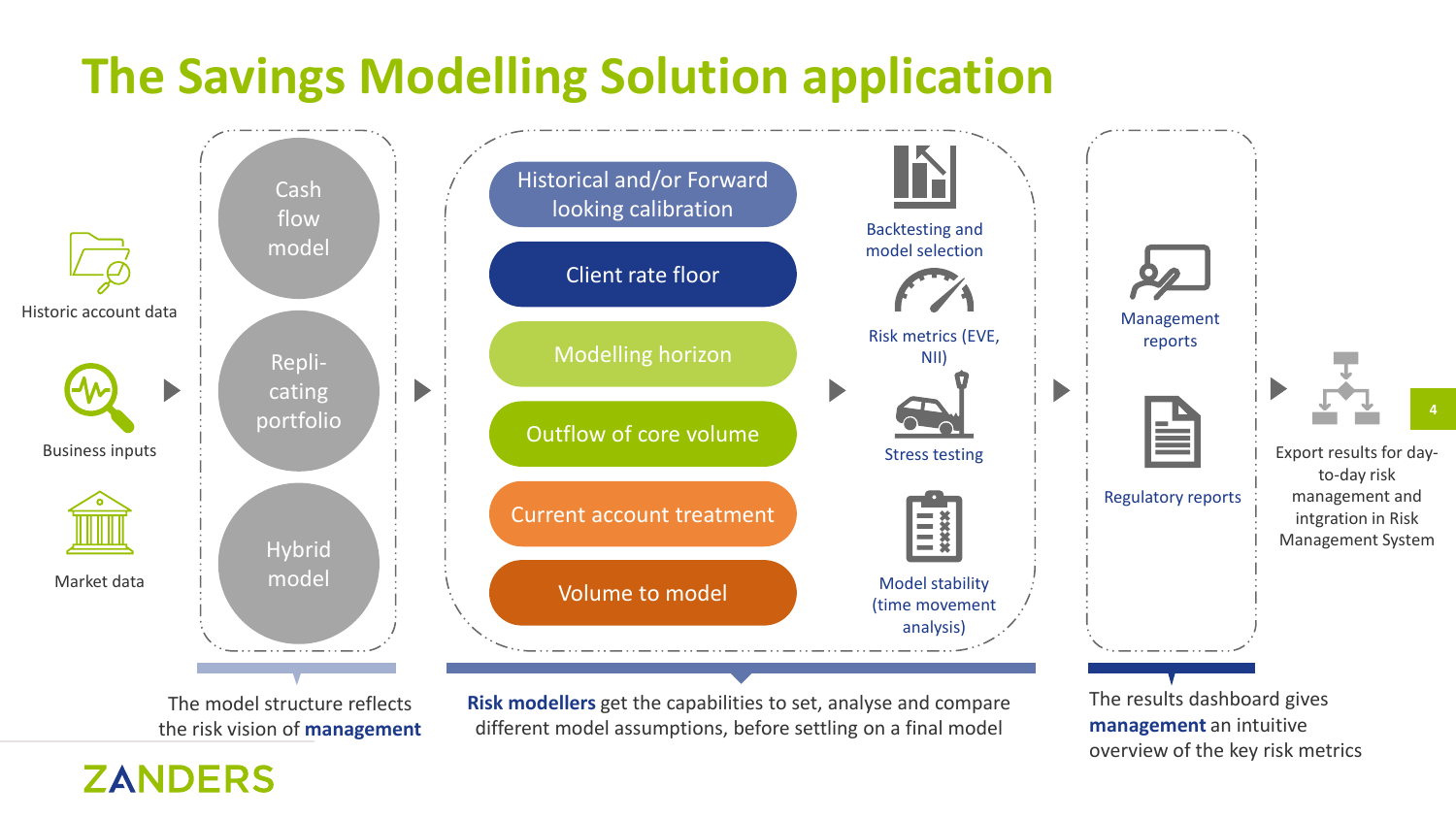# **A robust cloud-based modelling platform**

**Our cloud-based modelling platform combines over two decades in supporting a wide range of clients in behavioral modelling with a powerful and flexible modelling and calculation engine.**

Perform well-substantiated deposit modelling through a **structured process** using design workshops and cloud-based tooling, in line with an organisation's size and complexity

Ensure **model continuity** by leveraging the recurring support from our modelling experts

Stay in **control** and perform model reviews and backtest on the go that can support in management decision making

**ZANDERS** 

### **ZANDERS** ACCOUNT + CREATE NEW MOD Savings Modelling Solution Viewing volume model "Segment Netherlands / Retail Savings"Client rate mod Volume mode 14.10.31 2016.03.31 2017.08.31 2019.4

**Efficient** NMD model recalibration, (re)development, impact analyses, and/or ad-hoc analyses

**5**

- **Wide range of modelling options** for client rate, volume, and replicating portfolio models for S/A and C/A
- **Tools for modelling client rate in low/negative IR environment**  ('soft' and 'hard' flooring modelling available)
- **Transparent model versioning and access, easy to add model** end-users from different departments/geographical locations
- **EXPEDENT PERFORM MODEL OUTCOME STABIlity analysis (e.g., duration,** convexity effect over time)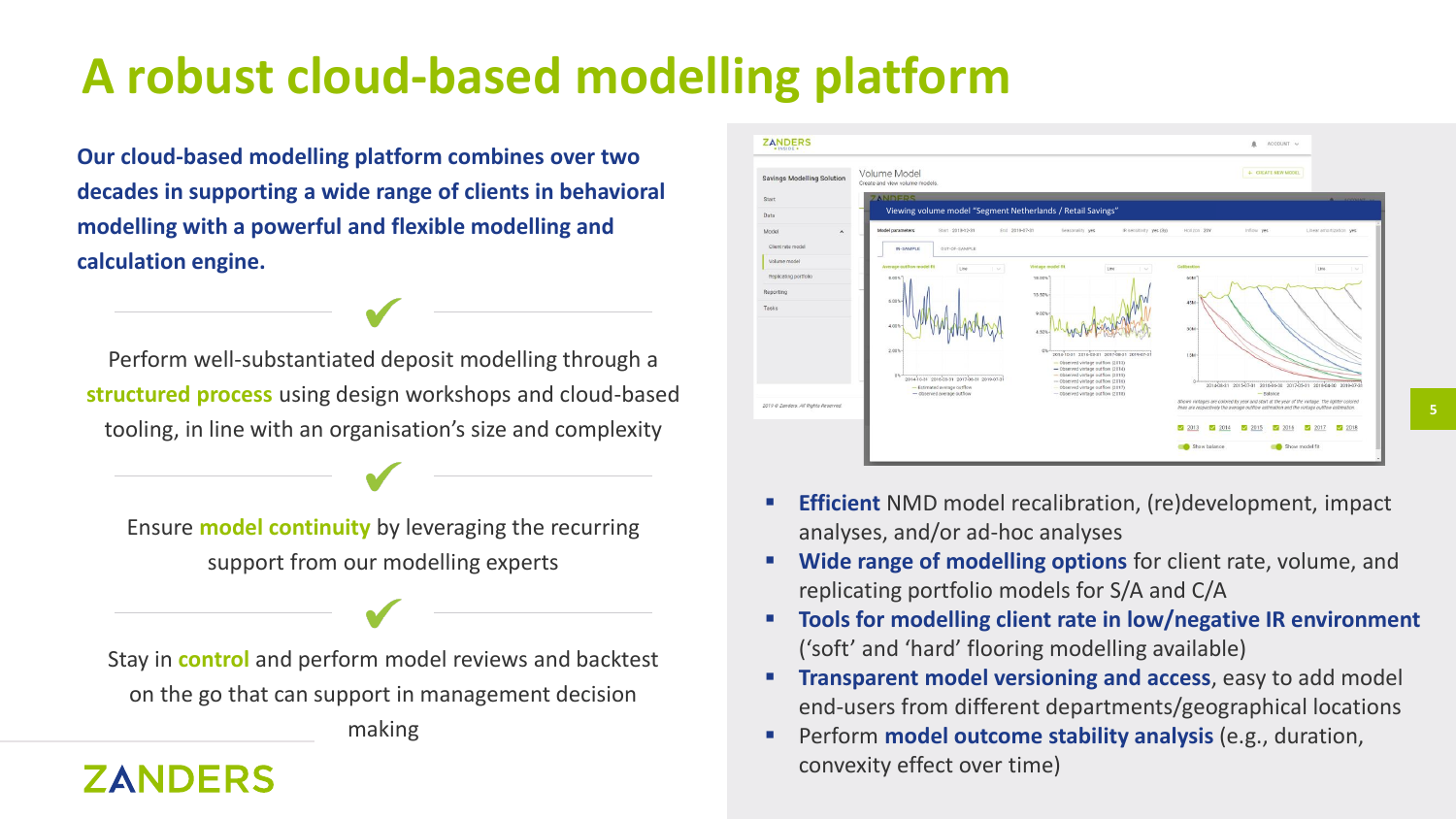#### OUR EXPERIENCE

### **What we have done for our clients.**

We supported **15 European banks** on non-maturing deposits model development, validation & outsourcing.

We are **preferred supplier** for various (systemically important) banks and regulators.

We provided **25+ clients** with innovative solutions using our **awardwinning** proprietary FinTech platform Zanders Inside™



European Tax Innovator of the Year European Tax Awards 2018



Top 25 FinTech Solution Provider CIO Applications Magazine 2018

#### **See our latest insightss to find out more.**